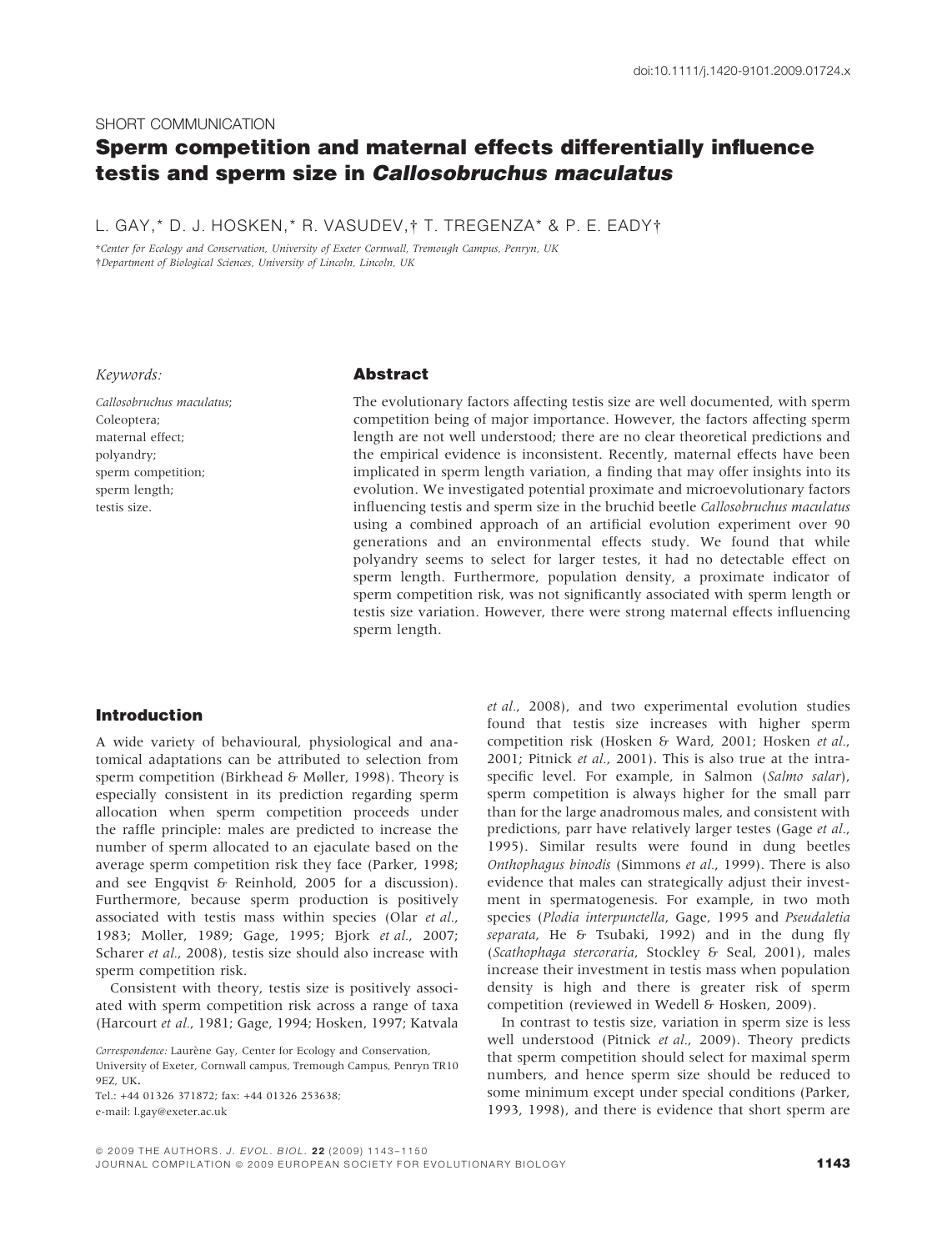favoured during sperm competition in the cricket Gryllus bimaculatus (Gage & Morrow, 2003).

However, longer sperm may generate more power and could swim faster (Katz & Drobnis, 1990; Gomendio & Roldan, 1991), or deceive females about their sperm load, which could confer an advantage in sperm competition. In agreement with that, in the freshwater snail (Viviparus ater) males producing longer (apyrene) sperm had greatest success in sperm competition (Oppliger et al., 2003), whilst in Drosophila melanogaster, males producing long sperm tend to outperform those producing short sperm, especially when competing within females with longer seminal receptacles (Miller & Pitnick, 2002). Furthermore, comparative studies report contrasting results, with some finding a positive association between sperm length and sperm competition risk (Gomendio & Roldan, 1991; Gage, 1994; Breed & Taylor, 2000; Morrow & Gage, 2000), whilst other have found a negative relationship (Stockley et al., 1997) or no relationship (Hosken, 1997; Anderson & Dixson, 2002; Gage & Freckleton, 2003). In addition, there was no response of sperm length to varying levels of polyandry during experimental evolution studies in two species of fly, S. stercoraria and D. melanogaster (Hosken & Ward, 2001; Pitnick et al., 2001). Nevertheless, there is some evidence that environmental factors influence sperm length. Sperm length increases with temperature in dung flies (Hellriegel & Blanckenhorn, 2002; but see Gage & Cook, 1994), with males's age in the rove beetle Alleocharo bilineata (Green, 2003) and decreases with larval density in *D. melanogaster* (Morrow et al., 2008).

In addition to other environmental factors, maternal effects could affect male reproductive traits. In particular, mother's age could influence offspring's development because egg size decreases with maternal age in Callosobruchus maculatus (Fox, 1993). Recently, Dowling et al. (2007) investigated the effects of cytoplasmic and nuclear genes, and their interaction, on sperm viability and sperm length in the bruchid beetle C. maculatus. They found significant cytoplasmic and nuclear genetic effects on both sperm viability and sperm length. In addition, and unexpectedly, they found that mothers collected late in the culture regime ('old' treatment) produced sons with longer sperm than those of mothers that eclosed early in the culture regime. This maternal effect could be due to the adult age of the mothers (i.e. age from eclosion), variation in larval development time (affected by host size; Credland et al., 1986) or larval competition (e.g. Bellows, 1982,) or level of larval competition within the beans, upon which C. maculatus develop. Here, we investigated testis and sperm size variation in the beetle C. maculatus. Specifically we tested whether polyandry drives the evolution of male investment in sperm and testis size, at both the phenotypic (reaction norm) and microevolutionary levels by (i) manipulating larval density (perceived risk of sperm competition; Gage, 1995) and (ii) subjecting populations to monogamy or polyandry for 90 generations. In addition, we investigated the plastic response of males to another environmental factor, mother's age, to test Dowling's et al. hypothesis of a maternal effect on sperm length [specifically that older mothers produce sons with longer sperm than younger mothers (Dowling et al., 2007)].

## Methods

## Study species

Callosobruchus maculatus is a widely distributed pest of legumes. Females attach their eggs to the surface of beans, whereupon larvae hatch and burrow into the seed where they complete their larval development and eclosion. The beetles used in this experiment were derived from Niamey, Niger, and have been in culture on black-eyed beans (Vigna unguiculata) for over 90 generations at 27° C, 32% relative humidity and 16L : 8D photoperiod at the University of Lincoln. This population was maintained under polyandry, with approximately 60 males and 60 females housed together on 400 beans for their entire lifespan. To retain a constant population size and ratio of resources to beetles, we sieved and weighed the newly emerging adults at each generation and placed another 60 males and females (numbers estimated by mass) on 400 new beans. Prior to our experiments, this population size was increased to 2500 individuals on 120 g of black-eyed beans.

## Maternal effects and larval density

We manipulated both larval density and mother's age to study their effects on the reaction norms of sperm and testis size. Males emerging into high density populations may face a higher risk of sperm competition and thus could use population density during larval development as an indication of the level of sperm competition expected as adults and adjust their investment in sperm accordingly (Gage, 1995).

Prior to beetle emergence, we isolated 400 beans in 'virgin chambers' (48-well cell culture plates; VWR International Ltd, Lutterworth, UK). Beans were checked every 24 h for emerging adults. We isolated the virgin adults, found by themselves in a cell, or only with their own sex. We formed two groups of females of different age: old females were collected just after emergence (< 24 h) and kept isolated until they were 4–5 days old (about a third of their lifespan) and young females which were between 0 and 24 h old at mating. These two age classes mimic the approximate age differences of mothers in the Dowling et al. (2007) study (day 24 vs. day 30 since laying date). The virgin (young or old) females were then allocated to one of two larval density treatments. For the high larval density treatment, virgin females (25 young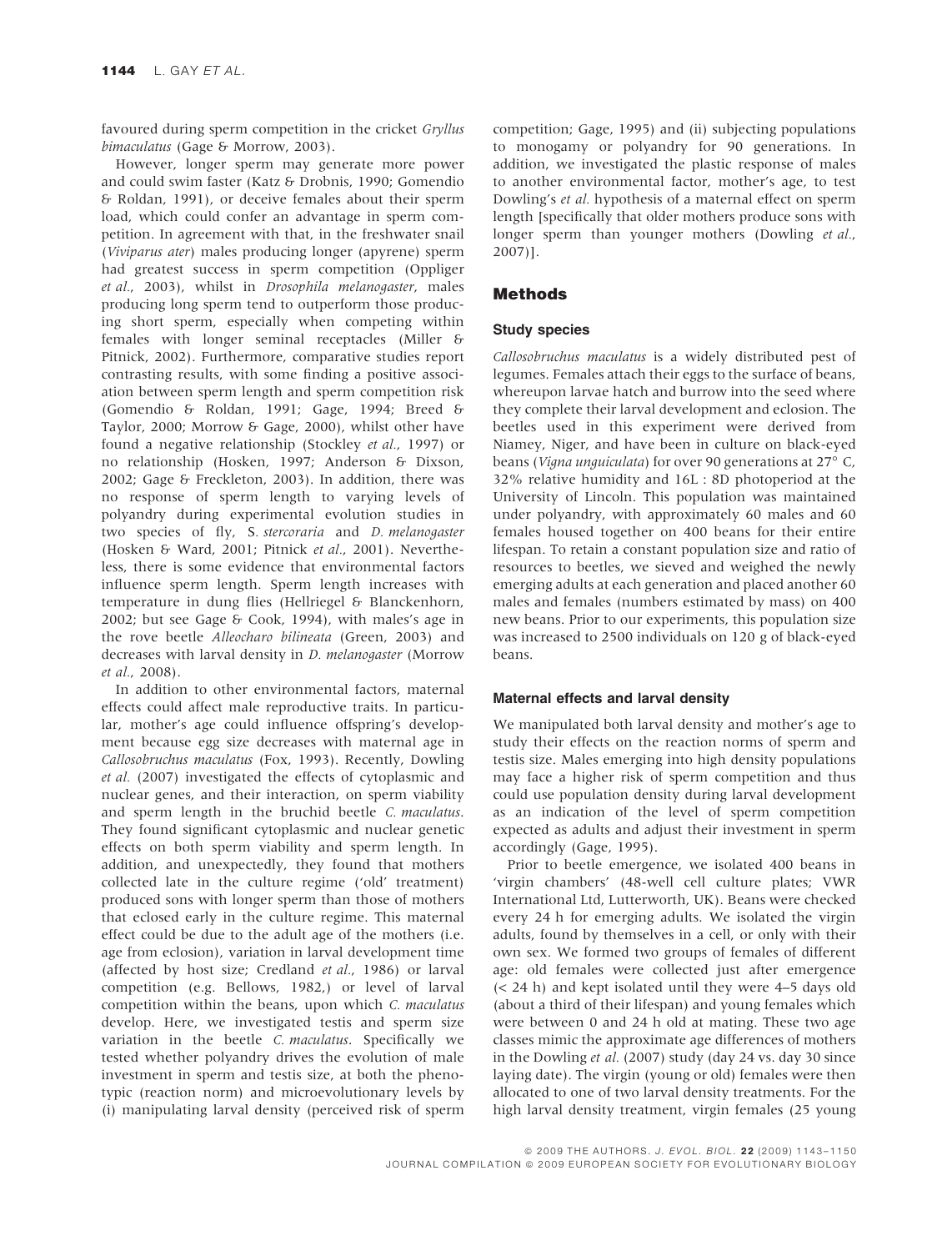or 25 old) were transferred with 25 virgin males (aged between 24 and 48 h from eclosion) to a container with limited resources for oviposition (50 beans). This quantity of beans per female was anticipated to yield an egg density of three to four eggs per bean. For the low larval density treatment, virgin females (25 young or 25 old) were transferred with virgin males (as above) to a container with abundant oviposition resource (800 beans). This quantity of beans per female was anticipated to yield approximately one egg per bean. All females were allowed to mate and oviposit on beans for 24 h at  $27^{\circ}$  C.

## Response to selection: experimental evolution in monandrous and polyandrous lines

Two replicate monandrous and two replicate polyandrous populations were established from the ancestral population (Niamey, Niger). For each generation of the monandrous populations, we isolated beans carrying eggs in 'virgin chambers' before offspring emergence and collected virgin males and females every generation. Virgin females and males (all < 24 h post eclosion) were then paired and each pair was placed in a 40-mm Petri dish and observed until copulation had ceased. Finally, 60 singly mated females were transferred to 400 beans for oviposition. For each generation of the polyandrous populations, we sieved and weighed the newly emerging adults at each generation and placed 60 males and 60 females (estimated by mass) on 400 new beans. The males and females were housed together for their entire lifespan. When oviposition resources are available, about 80% of females C. maculatus remate within 24 h after the initial copulation (Eady et al., 2004). Such a high remating rate ensures that females in our polyandrous treatment are actually polyandrous. Both treatments thus had equal census population sizes. We cannot exclude a difference in effective population size, and polyandrous populations are more likely to be smaller, because the probability that every male contributes offspring to the next generation is higher in monandrous lines where every male achieves copulation. Lines were maintained under these regimes for 90 generations before being used in the assays described in this study. In a side experiment, we tested for maternal effects by manipulating the level of larval competition and the mating rate of mothers (high/low larval competition and monandry/polyandry, in total four treatments) and measured offspring's lifetime reproductive success ( $n = 214$ ). The results provided no evidence for a maternal effect of larval competition or mating rate. We nevertheless standardized selection prior to the assay for the four populations (two treatments  $\times$  two replicates) by housing beetles individually under standardized conditions of mating number (single mating) and larval competition (one egg per bean) for one generation, to control for possible environmental effects.

#### Measurements on offspring

The following generation, for both the maternal effects/larval competition experiment ( $n = 80$ ) and the experimental evolution assay  $(n = 80)$ , we dissected male genitalia in insect saline under an Olympus SZH10 binocular microscope and measured the crosssectional area of the two paired testes (each testis, one on either side of the gut, appears as a constricted structure made up of a large and small element, with a narrow 'waist' separating the two elements; Gill et al., 1971) using Moticam image plus. Because testes in this species are approximately spherical, our 2-D measurement is likely to reflect 3-D measures. Following measurement, the testes were then ruptured and 10 randomly selected sperm located and photographed under phase-contrast lighting using a Nikon light microscope at 400× magnification. Photographs of sperm were then measured using Moticam image plus. Both sperm length and testis volume are highly repeatable in C. maculatus,  $r_i = 0.88$  and 0.70 respectively (Rugman-Jones & Eady, 2008). Male body size was estimated by measuring elytra length, which is highly correlated to body mass (Wilson & Hill, 1989).

## Statistical analyses

Due to difficulties of dissections, some of the testis measurements were incomplete (loss or damage of one or part of one of the testes in 15 cases). Because we wanted to use the total cross-sectional area of the testes, we used least-squares regression to predict the missing data. All regressions were performed on the complete dataset, regardless of the treatment group. Most of the missing data were for the smaller element of the paired testes. Thus, we regressed total testis area (sum of the four testes) on area of the two larger testes and one of the smaller testis ( $R^2 = 0.98$ ) and used the regression equation to predict the missing data. We calculated the mean sperm length per male sampled (mean of 10 sperms). We used a linear model with elytra length as a surrogate for body size, and tested for the effect of mother's age (old or young) and larval density on testis area and sperm length.

In the experimental evolution dataset, we used line means as our unit of replication (Holland & Rice, 1999). Because our design only had four degrees of freedom (two replicates per treatment only), we only tested for the main effect of treatment (monandrous or polyandrous) with body size as a covariate – we could not include the interaction between mating treatment and body size in the model. To investigate this interaction indirectly, we performed a regression of testis volume or sperm length on body size for each population, and compared the intercepts and slopes between treatments. We found no significant difference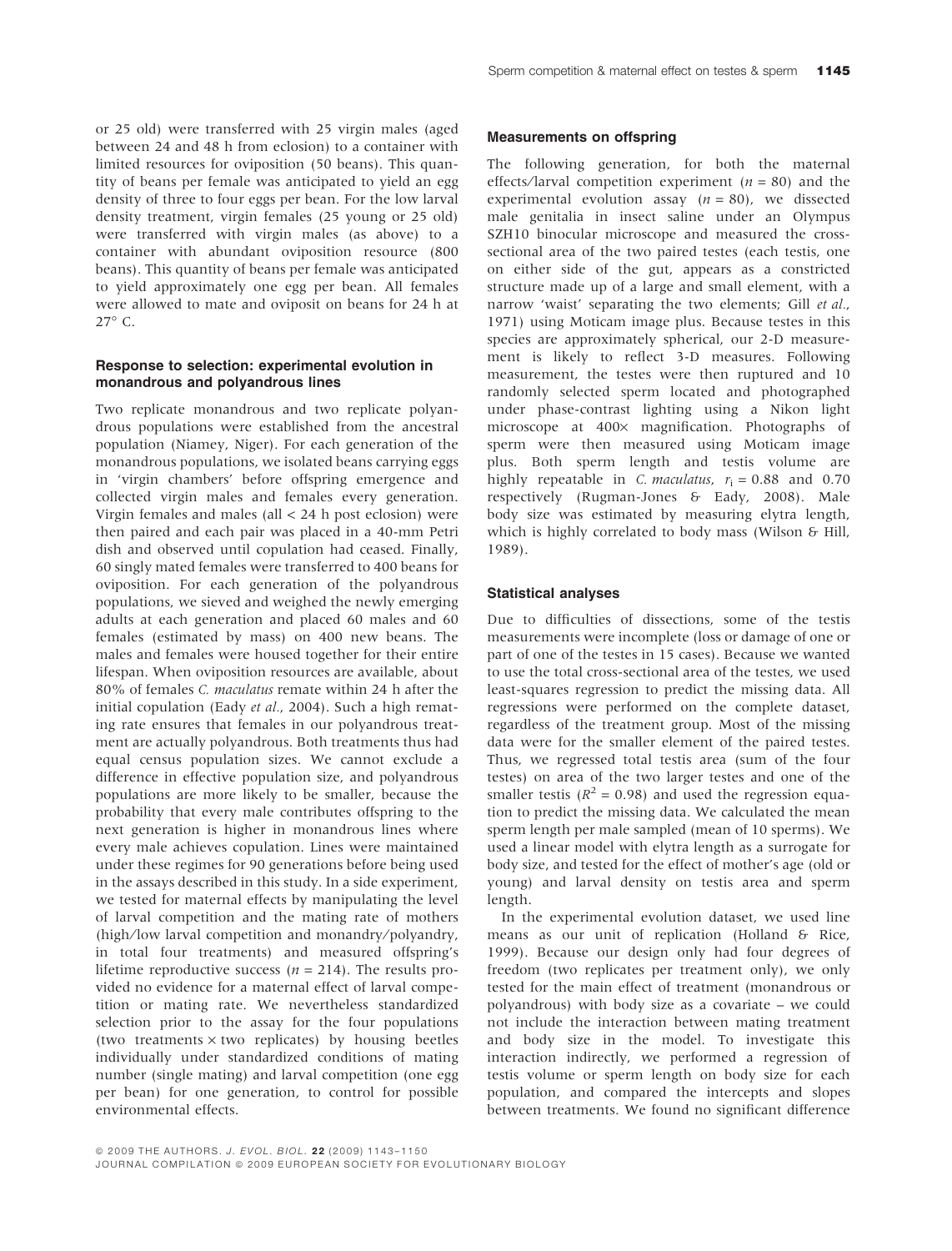in either slope (testes:  $F_{1,3} = 4.23$ ,  $P = 0.176$ ; sperm:  $F_{1,3} = 0.02$ ,  $P = 0.897$ ) or intercept (testes:  $F_{1,3} = 5.73$ ,  $P = 0.139$ ; sperm:  $F_{1,3} = 0.002$ ,  $P = 0.966$ ), indicating an absence of an interaction between body size and treatment.

All three traits (testis volume, sperm length and elytra length) were normally distributed in both datasets (Kolmogorov-Smirnov test, all  $P > 0.05$ ). Residuals from all analyses were checked and did not deviate from normality (Kolmogorov-Smirnov test, all  $P > 0.05$ ). Analyses were performed in R. We initially fitted the maximal model, removing nonsignificant effects (e.g. body size) in a stepwise manner, starting with the highest order interactions (Crawley, 2007). Results from the minimal models are reported.

## **Results**

#### Maternal age and larval competition

Increasing larval density significantly reduced male size, as measured by elytra length  $(F_{1,78} = 21.08$ ,  $P < 0.0001$ ; high density 1.89 mm  $\pm$  0.02, low density  $2.02$  mm  $\pm$  0.01). Both testis cross-sectional area and sperm length were positively related to male elytra length (testes:  $F_{1,76} = 11.07$ ,  $P = 0.001$ ; sperm:  $F_{1,75} = 3.98$ ,  $P = 0.050$ ). Thus, male size was included as an explanatory variable in all models. For both testis area and sperm length, there was no significant interaction between elytra length and either of the two treatments, larval density (testes:  $F_{1,74} = 0.01$ ,  $P = 0.923$ ; sperm:  $F_{1,73} = 1.24$ ,  $P = 0.268$ ) and maternal age (testes:  $F_{1,76} = 2.51$ ,  $P = 0.118$ ; sperm:  $F_{1,75} = 1.33$ ,  $P = 0.253$ ). Cross-sectional testis area was not affected by either mother's age or larval density (mother's age:  $F_{1,76} = 1.31$ ,  $P = 0.256$ ; larval density:  $F_{1,76} = 0.95$ ,  $P = 0.333$ , Fig. 1b). In contrast, we found a significant effect of mother's age on the sperm length of the sons: older mothers produced offspring with longer sperm (old mother:  $0.167 \mu m \pm 0.002$ ; young mother: 0.164  $\mu$ m ± 0.002,  $F_{1,75} = 4.05$ ,  $P = 0.048$ , Fig. 1a). To verify this result, we reiterated the analysis on a random subset of the data and found a similar trend. Larval density did not affect sperm length ( $F_{1,75} = 0.71$ ,  $P = 0.402$ , Fig. 1a).

#### Experimental evolution

Body size was included as a covariate but had no significant effect on either testis area  $(F_{1,1} = 0.55,$  $P = 0.59$  or sperm length  $(F_{1,1} = 21.03, P = 0.14)$ . We found a borderline effect of selection regime on testis area  $(F_{1,2} = 18.31, P = 0.050, Fig. 2a)$ : in the monandrous lines testes were smaller (mean  $\pm$  standard error of the lines: 0.45  $\mu$ m<sup>2</sup> ± 0.019) than in the polyandrous lines  $(0.64 \mu m^2 \pm 0.024)$ . The trend was in the same direction for both replicates. Sperm length was not affected by



Fig. 1 Effects of larval density (C, competition; NC, no competition) and mother's age (O, old mother; Y, young mother) on (a) sperm length ( $\mu$ m), (b) testis size ( $\mu$ m<sup>2</sup>) and (c) elytra length (mm). Error bars indicate standard errors.

selection regime ( $F_{1,1} = 0.53$ ,  $P = 0.543$ , Fig. 2b). Animals from monandrous lines were also smaller than those from polyandrous lines  $(F_{1,2} = 19.35, P = 0.048;$ elytra length =  $1.87$  mm  $\pm$  0.013 and 2.04 mm  $\pm$  0.014 respectively, Fig. 2c).

## **Discussion**

We found evidence for a microevolutionary influence of sperm competition risk on testis size with males from monandrous lines tending to have smaller testes than males from polyandrous lines. The observation of smaller testes when sexual selection and sexual conflicts are removed (monandry) suggests a cost for producing large testes, balanced by the benefit of large testes under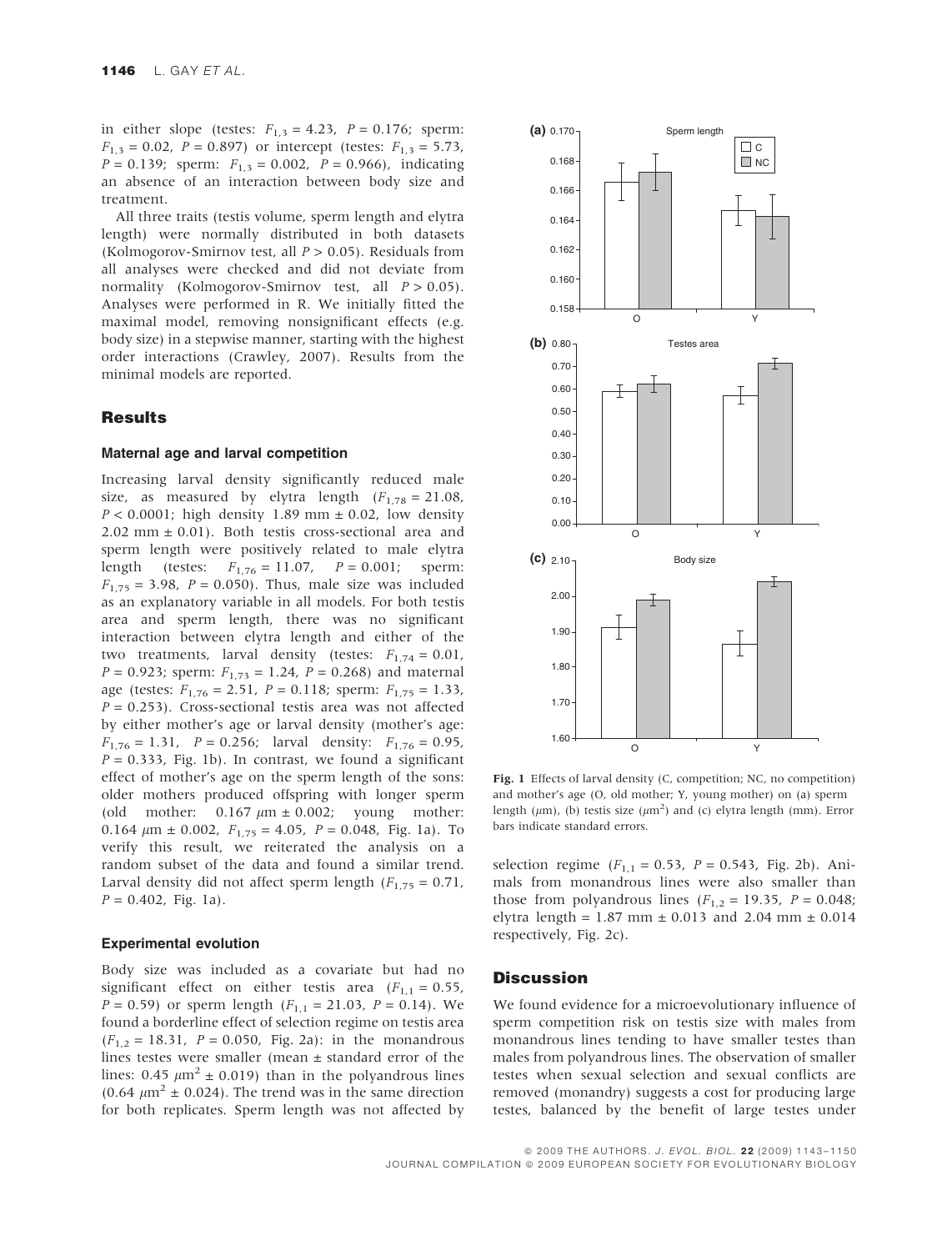

Fig. 2 Effects of mating treatment (Mono, monandrous; Poly, polyandrous) on (a) testis area in  $\mu$ m<sup>2</sup>, (b) sperm length in  $\mu$ m and (c) elytra length in mm. Error bars indicate standard errors.

polyandry. This is in agreement with previous experimental evolution studies in other species (Hosken & Ward, 2001; Hosken et al., 2001; Pitnick et al., 2001) and with the ample correlational evidence for increased spermatogenic investment in response to elevated sperm competition level (Harcourt et al., 1981; Gage, 1994; Hosken, 1997), particularly across the bruchid beetles where Katvala et al. (2008) have shown a positive correlation between female remating rate and male testis size. This suggests that bigger testes provide a fitness benefit to male C. maculatus under sperm competition. Larger testes are typically associated with higher sperm production (Olar et al., 1983; Moller, 1989; Gage, 1995; Bjork et al., 2007; Scharer et al., 2008). Sperm number influences sperm competition success in C. maculatus (Eady, 1995), although sperm competition success was elevated only after the number of sperm transferred was reduced by approximately 80% (i.e. sperm number may be a minor factor in determining the level of sperm precedence in this species). Nevertheless, when males inseminate many sperm, females are less likely to remate (Eady, 1995), although this may be due to ejaculate components other than sperm (Edvardsson, 2007). Thus, the evolution of larger testes might be a pleiotropic effect of selection for larger ejaculates, as predicted by theory (Parker, 1998).

Consistent with previous findings (Hosken & Ward, 2001; Pitnick et al., 2001), we found no effect of polyandry on sperm length in the lines exposed to experimental evolution. As outlined above, we had no clear prediction about how sperm competition would affect sperm length because theory (Parker, 1998) and empirical data (Gage, 1994; Hosken, 1997; Stockley et al., 1997; Tomkins & Simmons, 2000; Morrow & Gage, 2001; Miller & Pitnick, 2002; Gage & Morrow, 2003; Oppliger et al., 2003) do not produce an unambiguous picture. The absence of a microevolutionary response could result from a low genetic variation for sperm length, as found in dung beetles (Simmons & Kotiaho, 2002), or a low evolvability (coefficient of additive genetic variation), as found in D. melanogaster (Morrow et al., 2008), but it seems more likely that sperm length plays little role in sperm competition in this species (Rugman-Jones & Eady, 2008). We should also note however, that the degree of replication in our study means that our statistical power to detect significant sperm length evolution is limited, although the power was high enough to detect testis size evolution.

Our manipulation of larval density provided no evidence that males adjust their reproductive investment, either testis size or sperm length, in response to information on the reproductive environment. This contrasts with the plastic response of testis volume and sperm number to larval density observed in the moth P. interpunctella (Gage, 1995). Our high larval density treatment could be confounded with a higher mating rate for the mothers (males can find the 25 females more easily on 50 rather than 800 beans). This would further increase the competition between males, which is expected to drive the same effect on testes and sperm size as a high level of larval competition. Because we found no effect, our results are conservative. However, in our experiment, we cannot distinguish the effect of sperm competition risk from the effect of larval competition for resources because controlling resource availability to larvae is difficult when larvae develop exclusively inside the bean. The best approximation might be to limit the number of larvae per black-eyed bean to two or three, to limit the effect of competition on offspring size, especially amongst males (Giga & Smith, 1991). It might also be the case that larval or population density is a poor predictor of sperm competition risk in this species. For example, if there is sperm displacement, sperm competition is the same whether a male competes with one or more ejaculate, which obscures the relation between the level of sperm competition and population density (Stockley & Seal, 2001). Another possible explanation for the absence of a plastic response of the reproductive traits measured to larval density might be that dispersal rather than adaptation to sperm competition is used as a response to high density. In conditions of high larval density (Messina & Renwick, 1985), C. maculatus presents an imaginal polymorphism (Utida,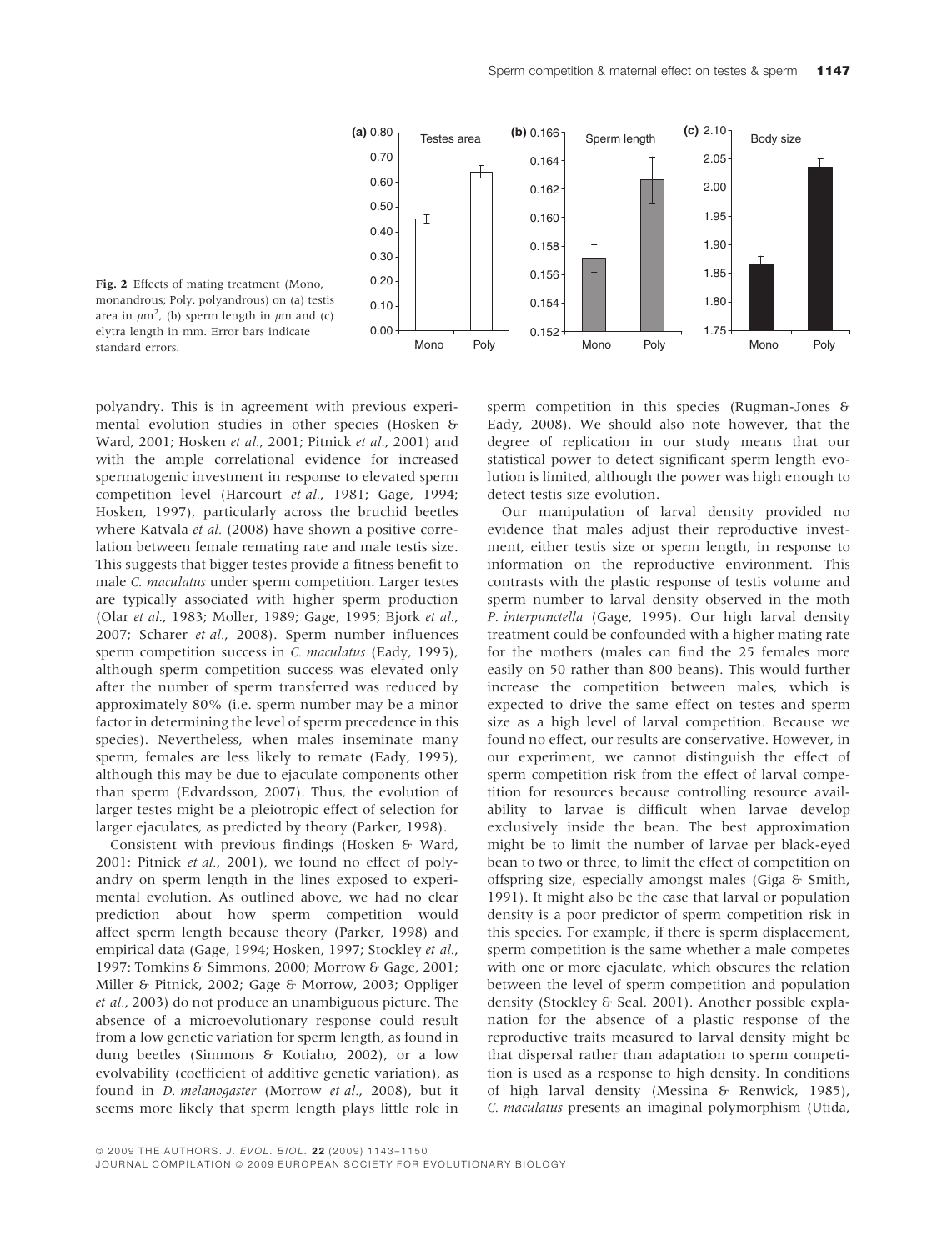1954), with a flying form that enables dispersal of individuals away from areas of limiting food resources. The active form also appears to be in reproductive diapause: females show little ovarian activity (Zannou et al., 2003), whilst males have reduced testis size and rudimentary accessory glands, devoid of secretory material (Gill et al., 1971). The absence of an increased investment in testes in response to an increase in larval density (and thus risk of sperm competition; Gage, 1995) is arguably indicative of an evolutionary history of investment into dispersal characteristics when resources are limiting.

Sperm length was influenced by another environmental factor, mother's age, as the sons of older females produced longer sperm. A similar result was found by Dowling et al. (2007). In our experiment, the plastic response in sperm size was produced by females of old adult age (as determined by days since eclosion) rather than by individuals that had a longer period of larval development (but were newly eclosed) or by offspring of eggs laid later in the previous generation. Our experimental design also allowed us to disentangle the effects of larval competition and maternal age on sperm length. Maternal age (measured as time because of the mothers' eclosion) affected offspring sperm length, thus confirming Dowling et al.'s suggestion that older mothers produce sons with longer sperm.

The precise mechanism underlying the maternal effect is unclear. Wasserman & Asami (1985) and Fox & Dingle (1994) have reported a longer development time of offspring of older females, thus it is possible that longer sperm result from a longer period of sperm individualisation. While this is conjecture, Pitnick et al. (1995) have demonstrated there is a correlational link between development time and sperm size across Drosophila. Irrespective of the mechanism, the maternal effect observed here and in Dowling et al. (2007) illustrates a plastic response of sperm length to an environmental factor. Sperm length is not usually considered to be a plastic trait, despite evidence for an effect of male's age and body size in the rove beetle A. bilineata (Green, 2003), temperature in dung flies (Hellriegel & Blanckenhorn, 2002) and larval density in *D. melanogaster* (Morrow et al., 2008). A maternal influence has also been reported for the dispersal polymorphism in C. maculatus; eggs laid by older females are more likely to develop into the active (dispersal) form, than eggs laid by young females (Sano-Fujii, 1979). Given that the dispersal polymorphism is associated with differences in development time, fecundity, delayed reproduction, lower water content and higher lipid content (Messina, 1990), it is possible that the maternal effects on sperm length and dispersal polymorphism are also connected in some way.

Overall, our results reinforce the conviction that testis size responds to selection from sperm competition over microevolutionary time-scales. However a plastic response to one potential proximate indicator of sperm competition risk, larval density, was not observed. In contrast, sperm length was unaffected by sperm competition at both the microevolutionary and proximate levels, but was influenced by a maternal effect, female age. This is consistent with previous findings in this species, but whether there is any advantage to producing longer sperm, or whether there are functional trade-offs involving sperm length, remain to be investigated.

## Acknowledgments

This work is supported by NERC grant NE/D011183/1. T. Tregenza is supported by the Royal Society. The authors would like to thank G. Arnqvist, A. Bretman, D. Dowling, T. Price and two anonymous reviewers for comments on previous versions of this manuscript.

#### References

- Anderson, M.J. & Dixson, A.F. 2002. Sperm competition: motility and the midpiece in primates. Nature 416: 496–496.
- Bellows, T.S. 1982. Analytical models for laboratory populations of Callosobruchus chinensis and Callosobruchus maculatus (Coleoptera, Bruchidae). J. Anim. Ecol. 51: 263–287.
- Birkhead, T.R. & Møller, A.P. 1998. Sperm Competition and Sexual Selection. Academic Press, London.
- Bjork, A., Dallai, R. & Pitnick, S. 2007. Adaptive modulation of sperm production rate in *Drosophila bifurca*, a species with giant sperm. Biol. Lett. 3: 517–519.
- Breed, W.G. & Taylor, J. 2000. Body mass, testes mass, and sperm size in murine rodents. J. Mammal. 81: 758–768.
- Crawley, M.J. 2007. The R Book. Wiley J. & sons Ltd, Chichester, England.
- Credland, P.F., Dick, K.M. & Wright, A.W. 1986. Relationship between larval density, adult size and egg production in the cowpea seed beetle Callosobruchus maculatus. Ecol. Entomol. 11: 41–50.
- Dowling, D.K., Nowostawski, A.L. & Arnqvist, G. 2007. Effects of cytoplasmic genes on sperm viability and sperm morphology in a seed beetle: implications for sperm competition theory? J. Evol. Biol. 20: 358–368.
- Eady, P.E. 1995. Why do male Callosobruchus maculatus beetles inseminate so many sperm. Behav. Ecol. Sociobiol. 36: 25–32.
- Eady, P.E., Rugman-Jones, P. & Brown, D.V. 2004. Prior oviposition, female receptivity and last-male sperm precedence in the cosmopolitan pest Callosobruchus maculatus (Coleoptera: Bruchidae). Anim. Behav. 67: 559–565.
- Edvardsson, M. 2007. Female Callosobruchus maculatus mate when they are thirsty: resource-rich ejaculates as mating effort in a beetle. Anim. Behav. 74: 183–188.
- Engqvist, L. & Reinhold, K. 2005. Pitfalls in experiments testing predictions from sperm competition theory. J. Evol. Biol. 18: 116–123.
- Fox, C.W. 1993. The influence of maternal age and mating frequency on egg size and offspring performance in Callosobruchus maculatus (Coleoptera: Bruchidae). Oecologia 96: 139– 146.
- Fox, C.W. & Dingle, H. 1994. Dietary mediation of maternal age effects on offspring performance in a seed beetle (Coleoptera: Bruchidae). Funct. Ecol. 8: 600–606.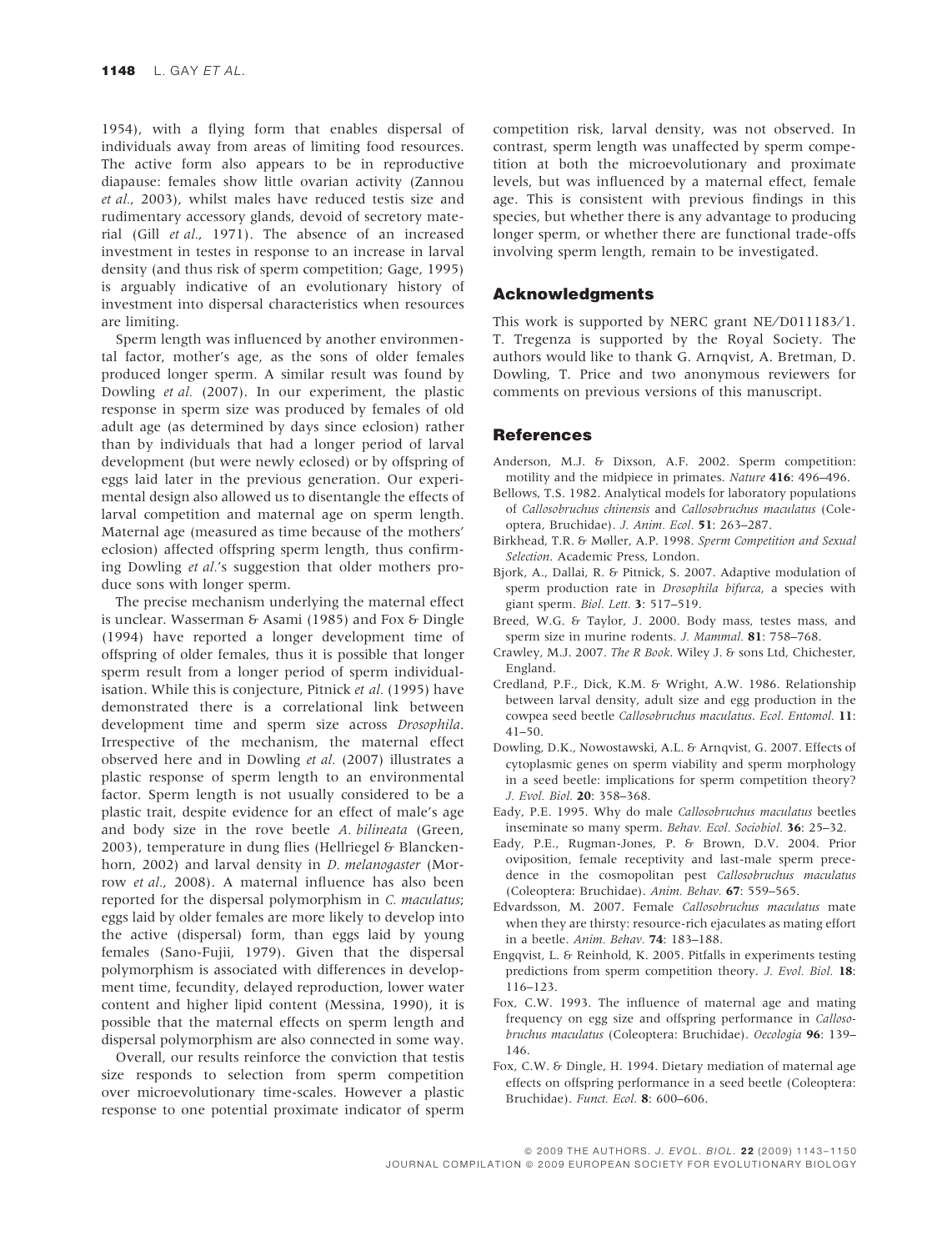- Gage, M.J.G. 1994. Associations between body size, mating pattern, testis size and sperm lengths across butterflies. Proc. R. Soc. B Biol. Sci. 258: 247-254.
- Gage, M.J.G. 1995. Continuous variation in reproductive strategy as an adaptive response to population density in the moth Plodia interpunctella. Proc. R. Soc. B Biol. Sci. 261: 25-30.
- Gage, M.J.G. & Cook, P.A. 1994. Sperm size or numbers effects of nutritional stress upon eupyrene and apyrene sperm production strategies in the moth Plodia interpunctella (Lepidoptera, Pyralidae). Funct. Ecol. 8: 594-599.
- Gage, M.J.G. & Freckleton, R.P. 2003. Relative testis size and sperm morphometry across mammals: no evidence for an association between sperm competition and sperm length. Proc. R. Soc. Lond. B Biol. Sci. 270: 625–632.
- Gage, M.J.G. & Morrow, E.H. 2003. Experimental evidence for the evolution of numerous, tiny sperm via sperm competition. Curr. Biol. 13: 754–757.
- Gage, M.J.G., Stockley, P. & Parker, G.A. 1995. Effects of alternative male mating strategies on characteristics of sperm production in the Atlantic salmon (Salmo salar): theoretical and empirical investigations. Philos. Trans. R. Soc. Lond. B Biol. Sci. 350: 391-399.
- Giga, D.P. & Smith, R.H. 1991. Intraspecific competition in the bean weevils, Callosobruchus maculatus and Callosobruchus rhodesianus (Coleoptera: Bruchidae). J. Anim. Ecol. 28: 918– 929.
- Gill, J., Kanwar, K.C. & Bawa, S.R. 1971. Abnormal 'sterile' strain in Callosobruchus maculatus (Coleoptera: Bruchidae). Ann. Entomol. Soc. Am. 64: 1186–1188.
- Gomendio, M. & Roldan, E.R.S. 1991. Sperm competition influences sperm size in mammals. Proc. R. Soc. B Biol. Sci 243: 181–185.
- Green, K. 2003. Age-related variation in mean sperm length, in the rove beetle Aleochara bilineata. J. Insect Physiol. 49: 993–998.
- Harcourt, A.H., Harvey, P.H., Larson, S.G. & Short, R.V. 1981. Testis weight, body weight and breeding system in primates. Nature 293: 55–57.
- He, Y.B. & Tsubaki, Y. 1992. Variation in spermatophore size in the army worm, Pseudaletia separata (Lepidoptera, Noctuidae) in relation to rearing density. Appl. Entomol. Zool. 27: 39–45.
- Hellriegel, B. & Blanckenhorn, W.U. 2002. Environmental influences on the gametic investment of yellow dung fly males. Evol. Ecol. 16: 505–522.
- Holland, B. & Rice, W.R. 1999. Experimental removal of sexual selection reverses intersexual antagonistic coevolution and removes a reproductive load. Proc. Natl. Acad. Sci. USA 96: 5083–5088.
- Hosken, D.J. 1997. Sperm competition in bats. Proc. R. Soc. Lond. B Biol. Sci. 264: 385–392.
- Hosken, D.J. & Ward, P.I. 2001. Experimental evidence for testis size evolution via sperm competition. Ecol. Lett. 4: 10–13.
- Hosken, D.J., Garner, T.W.J. & Ward, P.I. 2001. Sexual conflict selects for male and female reproductive characters. Curr. Biol. 11: 489–493.
- Katvala, M., Rönn, J.L. & Arnqvist, G. 2008. Correlated evolution between male ejaculate allocation and female remating behaviour in seed beetles (Bruchidae). J. Evol. Biol. 21: 471–479.
- Katz, D.F. & Drobnis, E.Z. 1990. Analysis and interpretation of the forces generated by spermatozoa. In: Fertilization in Mammals (B.D. Bavister, J. Cummins & E.R.S. Roldan, eds), pp. 125–137. Serano Symposia, Norwell, MA.
- Messina, F.J. 1990. Alternative life-histories in Callosobruchus maculatus: environmental and genetic bases. In: Bruchids and Legumes: Economics, Ecology and Coevolution (K. Fujii, A.M.R. Gatehouse, C.D. Johnston, R. Mitchell & T. Yoshida, eds), pp. 303–315. K. A. Publishers, The Netherlands.
- Messina, F.J. & Renwick, J.A.A. 1985. Dispersal polymorphism of Callosobruchus maculatus (Coleoptera, Bruchidae) – Variation among populations in response to crowding. Ann. Entomol. Soc. Am. 78: 201–206.
- Miller, G.T. & Pitnick, S. 2002. Sperm-female coevolution in Drosophila. Science 298: 1230–1233.
- Moller, A.P. 1989. Ejaculate quality, testes size and sperm production in mammals. Funct. Ecol. 3: 91–96.
- Morrow, E.H. & Gage, M.J.G. 2000. The evolution of sperm length in moths. Proc. R. Soc. Lond. B Biol. Sci. 267: 307–313.
- Morrow, E.H. & Gage, M.J.G. 2001. Sperm competition experiments between lines of crickets producing different sperm lengths. Proc. R. Soc. B Biol. Sci. 268: 2281–2286.
- Morrow, E.H., Leijon, A. & Meerupati, A. 2008. Hemiclonal analysis reveals significant genetic, environmental and genotype  $\times$  environment effects on sperm size in *Drosophila mela*nogaster. J. Evol. Biol. 21: 1692–1702.
- Olar, T.T., Amann, R.P. & Pickett, B.W. 1983. Relationships among testicular size, daily production and output of spermatozoa, and extragonadal spermatozoal reserves of the dog. Biol. Reprod. 29: 1114–1120.
- Oppliger, A., Naciri-Graven, Y., Ribi, G. & Hosken, D.J. 2003. Sperm length influences fertilization success during sperm competition in the snail Viviparus ater. Mol. Ecol. 12: 485– 492.
- Parker, G.A. 1993. Sperm competition games sperm size and sperm number under adult control. Proc. R. Soc. Lond. B Biol.  $Sci$  253: 245–254.
- Parker, G.A. 1998. Sperm competition and the evolution of ejaculates: towards a theory base. In: Sperm competition and sexual selection (T.R. Birkhead & A.P. Møller, eds), pp. 3–54. Academic Press, London.
- Pitnick, S., Markow, T.A. & Spicer, G.S. 1995. Delayed male maturity is a cost of producing large sperm in Drosophila. Proc. Natl. Acad. Sci. USA 92: 10614–10618.
- Pitnick, S., Miller, G.T., Reagan, J. & Holland, B. 2001. Males' evolutionary responses to experimental removal of sexual selection. Proc. R. Soc. Lond. B Biol. Sci. 268: 1071-1080.
- Pitnick, S., Hosken, D.J. & Birkhead, T.R. 2009. Sperm diversity. In: Sperm Biology: An Evolutionary Perspective (T.R. Birkhead, D.J. Hosken & S. Pitnick, eds), pp. 69–149. Elsevier, NY.
- Rugman-Jones, P.F. & Eady, P. 2008. Co-evolution of male and female reproductive traits across the Bruchidae (Coleoptera). Funct. Ecol. 22: 880–886.
- Sano-Fujii, I. 1979. Effect of parental age and development rate on the production of active form of Callosobruchus maculatus (F.) (Coleoptera: Bruchidae). Mech. Ageing Dev. 10: 283–293.
- Scharer, L., Da Lage, J.L. & Joly, D. 2008. Evolution of testicular architecture in the Drosophilidae: a role for sperm length. BMC Evol. Biol. 8: 143–143.

<sup>© 2009</sup> THE AUTHORS. J. EVOL. BIOL. 22 (2009) 1143-1150

JOURNAL COMPILATION © 2009 EUROPEAN SOCIETY FOR EVOLUTIONARY BIOLOGY